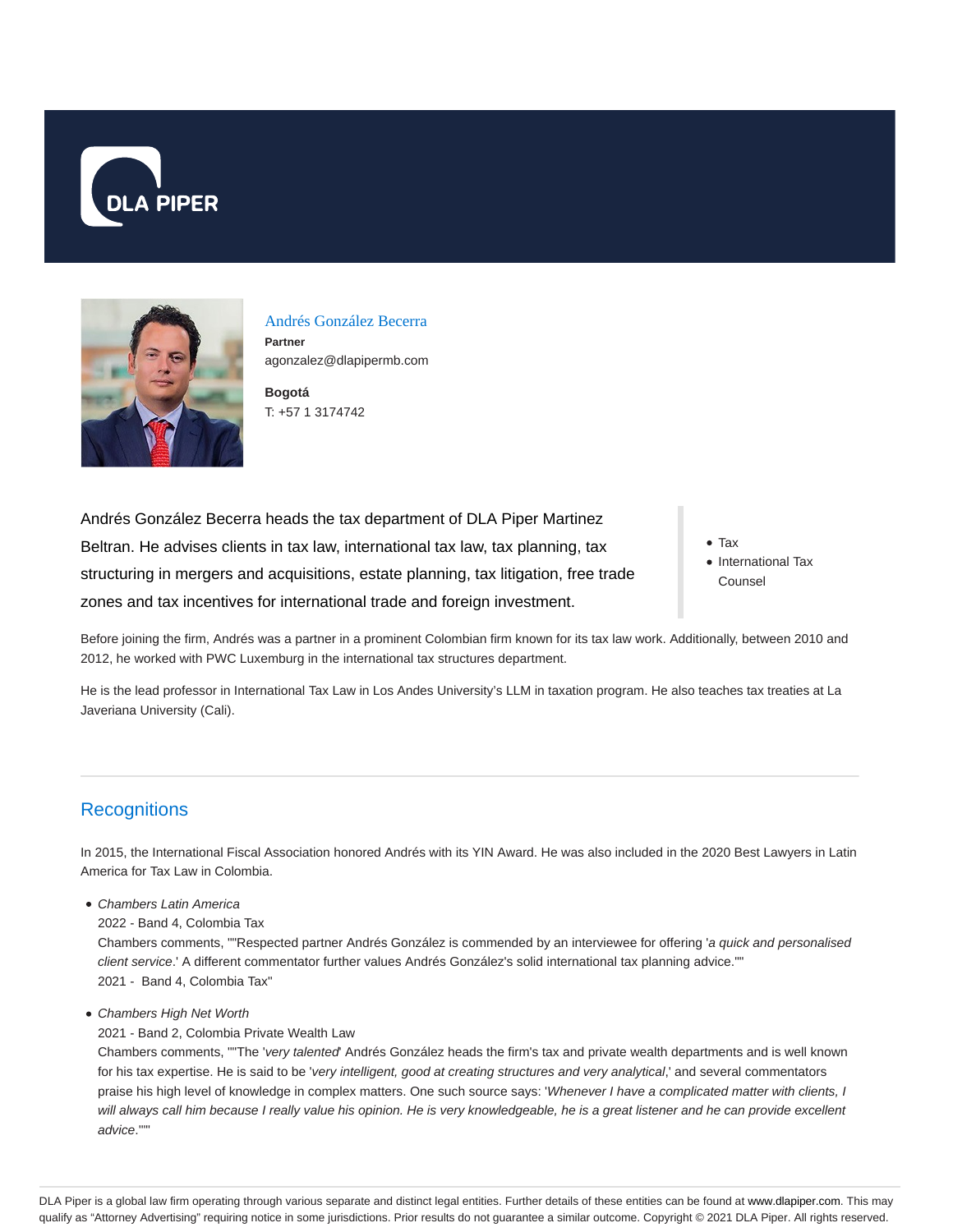2020 - Up and Coming, Colombia Private Wealth Law"

- Chambers Global 2022 - Band 4, Colombia Tax Chambers comments, ""Respected partner Andrés González is commended by an interviewee for offering 'a quick and personalised client service.' A different commentator further values Andrés González's solid international tax planning advice."" 2021 - Band 4, Colombia Tax 2019-20 - Up and Coming, Colombia Tax"
- The Legal 500 Latin America 2022 - Next Generation Partners, Colombia Tax The Legal 500 comments, ""González leads the tax and private wealth areas and focuses on tax in relation to international high-net-worth clients, and tax planning and structuring."" 2021 - Next Generation Partners, Colombia Tax"

## **Education**

- LL.M., International Taxation, Leiden University Leiden University Academic Excellence Award
- J.D., Los Andes University
- Tax Law Specialization, El Rosario University
- International and European Communitarian Law, Université Robert Schuman

# **Memberships**

- ICDT (Colombian Law Institute)
- International Fiscal Association (IFA) Colombian branch
	- Academic Director Colombian branch
	- YIN (Young IFA Network) Global Committee

## **INSIGHTS**

# **Events**

# Previous

**Latin America tax webinar XVI: Focus on US international tax and other global legislation impacting the region**

26 April 2022 | 12:00 - 2:00 pm EST **Webinar** 

**DLA Piper's XV Latin American tax webinar**

26 October 2021 | 12:00 - 2:00 EST Webinar

DLA Piper is a global law firm operating through various separate and distinct legal entities. Further details of these entities can be found at www.dlapiper.com. This may qualify as "Attorney Advertising" requiring notice in some jurisdictions. Prior results do not guarantee a similar outcome. Copyright © 2021 DLA Piper. All rights reserved.